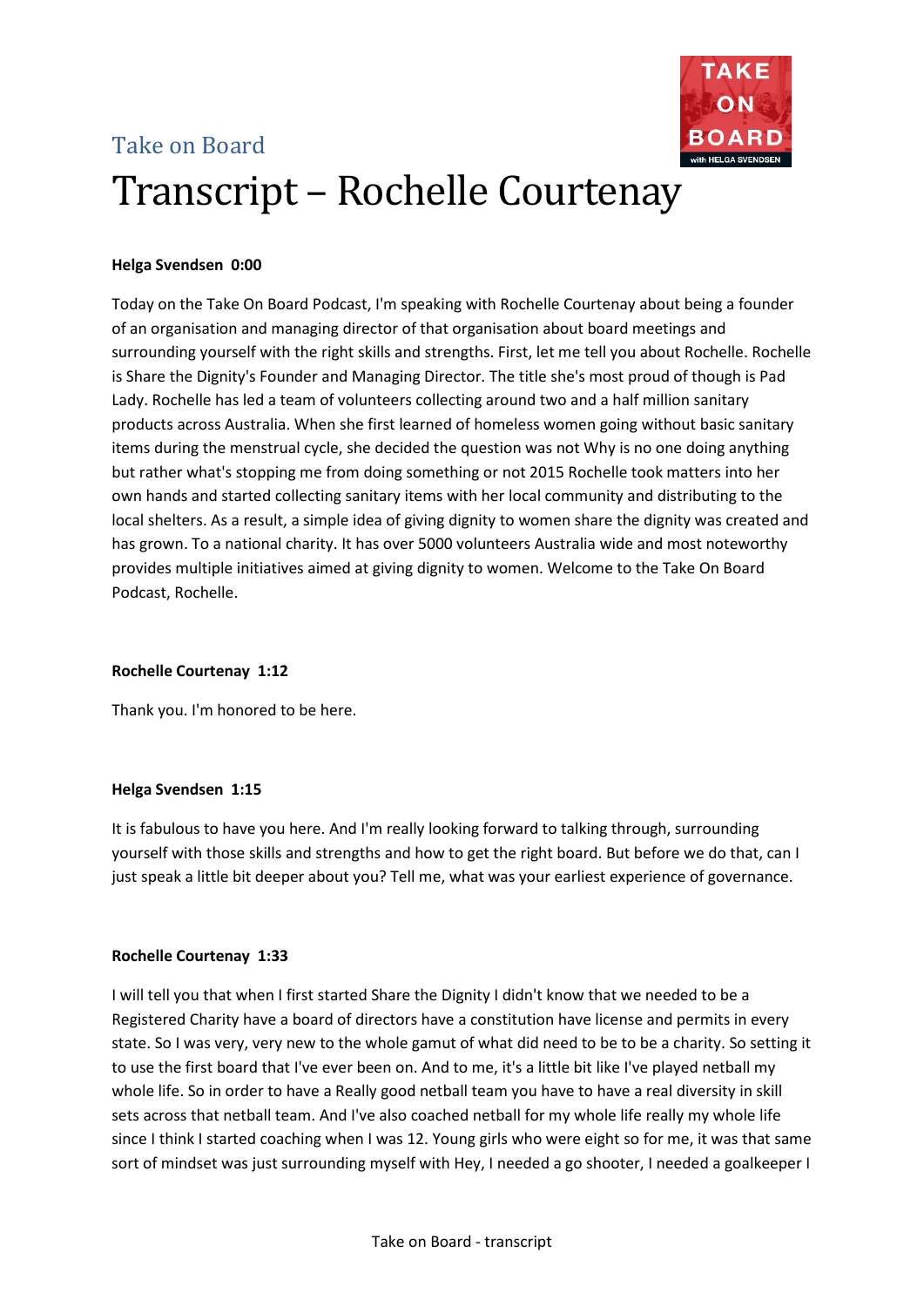needed to make sure I had a center. And in that I had to really just use my passion to get these amazing people to come on board. I knew that there wasn't anyone who didn't believe that women deserve to have access to the very basic of essential So building that very first board was not hard. And I even say now we're probably at a third stage board. You know, when you go out looking for the skill set that you need the world or you know, your dreams or just come to fruition when you just reach out to some incredible people and they go Yeah, absolutely. I will. I will make my mark and someone to avoid so your first question is just how did I come across But what experience I had nothing but I did have, you know, a lifetime of being on a team to bring that to the plate.

# **Helga Svendsen 3:09**

It is such a beautiful analogy using the nipple team and needing all of those different skills of you know, goal keeper and wing attack and center and so on. So then thinking about your board, what were the skills and the strengths? What What was it that the center needed? What was it the wing attack needed? What were the skills and strengths that you needed on your board to make your organization a success?

# **Rochelle Courtenay 3:30**

Yeah, well, I always think of myself as the Center. So I've got to make sure that the ball can go up and down the court in the first place, but I needed I knew that I needed to have legal, so I needed to have somebody who had that legal representation. I needed to have an account somebody who was an accountant, I needed to make sure that I had somebody who had some PR and marketing experience as well. But then the other piece is when I very first started with just people who shared that really strongly. Passion and that entrepreneurship. So I knew I am the sort of person who doesn't do no. So if I start surrounding myself by all those people, that people who were really risk adverse, we would not have the charity that we have right now, which is a very different board to what we have now. Right? And in that you still have to have that good balance of people who are rich, who are not risk takers, and then that entrepreneurial people who will I ever, there's a way around that kind of thing.

#### **Helga Svendsen 4:29**

So, so tell me about the transitions because it is, you know, for a new organisation, it starts with an idea and somebody takes that idea. And then you turn into a startup organization, and then you go through growth. Tell me about the transitions of the organisation and how that's been reflected in the board and what that meant at the board table.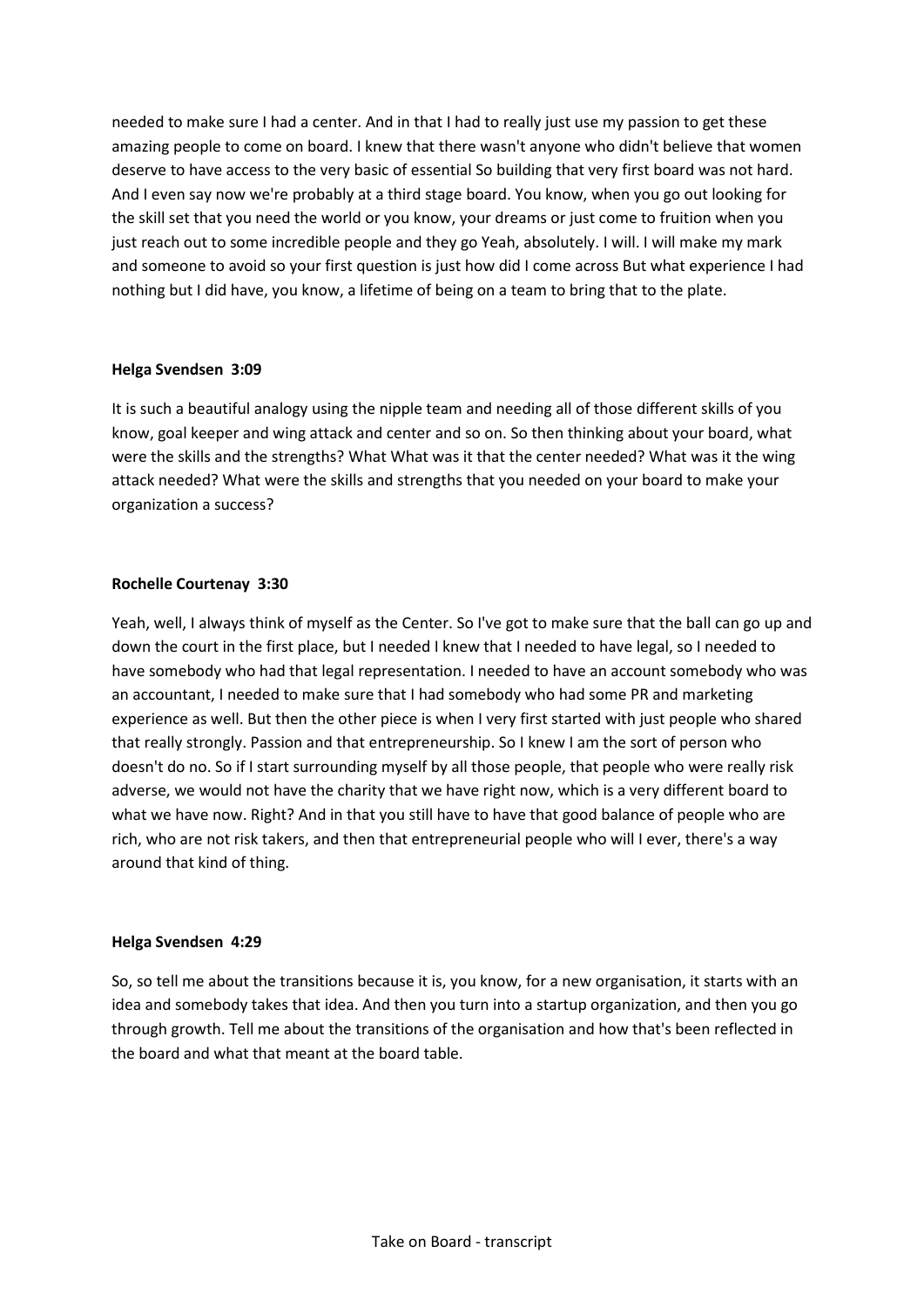#### **Rochelle Courtenay 4:48**

Yeah, I think the first round of boards, everybody was a friend. Everybody was somebody that you as somebody that knew them closely, and that was surrounding yourself with people. Who you knew and you had worked with before, right? So friendships were there. And in reflection, everybody had a really important role in getting us to be the team that we are today. But at certain times, you've got to go on the interchange event so that you can go forward and put your next best team on, right. Sorry about my sports analogies. I'm an apple fan. I'm missing it desperately. So when I say that, I say that we had an accountant on our board, who was a local accountant, when we grew into this massive charity that had a million dollars worth of donations. Every year, we had to just grow into another accountant who could come a treasurer who came on our board, who had further skill sets than that. Yeah. And now I look at our board that we now are in and we've now got another Treasurer on our board, who has really wealth of experience in a non profit charities. So taking us to another level so we're just going up in grades of what what network game we're playing what You know, as I were playing Hmm.

# **Helga Svendsen 6:03**

And have you found as your organisation has kind of morphed into bigger and better and brighter, has there been new skills that you've needed to needed to bring on.

# **Rochelle Courtenay 6:13**

New skills and at certain stages, you know, like we needed to have a whole heap of risk and policies and procedures. And so we needed to bring that skill set in which, you know, I never believed even existed at the very beginning and nor did the people that we were surrounded ourselves back then, you know, like there was, there's always those bits of the beginning of any journey of a charity or business at the end of the day, show dignity as a business, but we're in the business of helping women. If we don't run our business the same way as people do a business and we won't be around and we won't be able to help. So the charity has always been built on it is a business. And the fact that we are a charitable business is a bonus. Yeah, for me, it was always about building a house that had sustainability. So how did we That first board, we really just laid the foundations that we had, which was kind of at that two year, Mark, which is, you know, in our Constitution that we have new board members every two years, which is sometimes really hard to say goodbye to really good board members, you know, and but I think that it also comes with a new passion and new people that come with different ideas and people who then look at things in a different way. Sometimes, you know, people, you just get in the way, and that's great, because that's what we did. But now we've got another board who come on board, who look at things about why you're doing it that way. Well, we're doing it that way, because that's the way we do it. So it's good to have that transition as much as it would be great to have some of the board on that was still on at the very beginning. It's great to have new fresh eyes on board.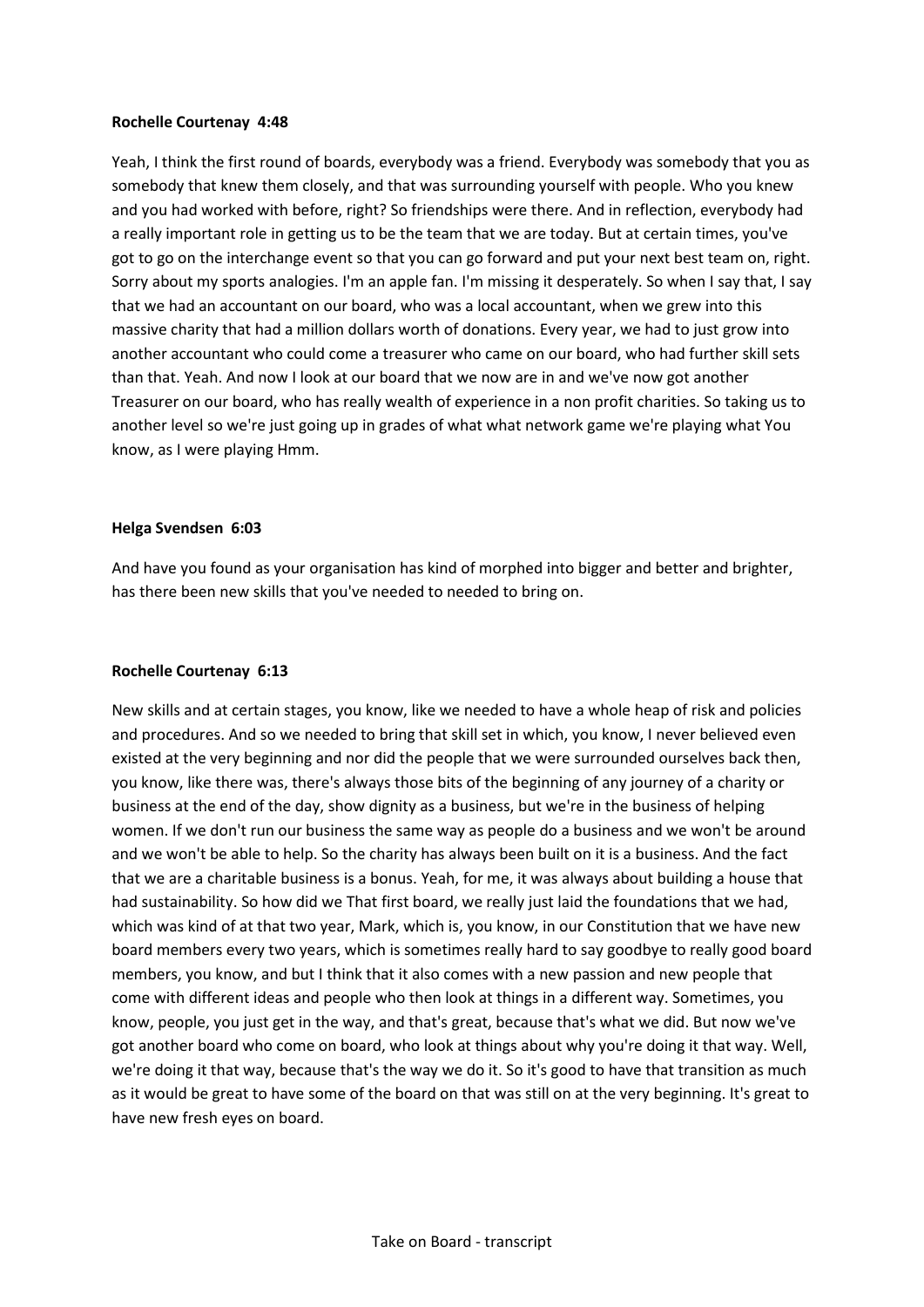# **Helga Svendsen 7:48**

I confess I'm a big fan of maximum terms on boards, although can I just check, did I hear right that in your constitution is your maximum term two years?

# **Rochelle Courtenay 7:57**

Yes, yes. In that same position, but we've you know, think that except for my position on the board as the founder. That's what we had said that we would like to do.

# **Helga Svendsen 8:10**

So talk me through that. Because like I say, I'm a big fan of turnover board and I agree wholeheartedly about fresh eyes and fresh energy and those sorts of things. Two years is a pretty short period of time. Can you talk me through the thinking around them?

# **Rochelle Courtenay 8:24**

Wow, get in make some impact, and off you go. I say, all our board volunteers, I would say there is a shelf life of all volunteers and for a board we really take on a legal, we have to make sure that we do great work to be able to have a sustainable charity. And while we respect that we've got five and a half thousand volunteers. What we do is really important to them to the women who need us we just need to make sure that we get in there and we do the best job that we can and that I don't even want to say use your time because it is it's like a one of our boys giving up their most the most valuable thing that they have, which is their time, their expertise. So I would rather use that to the best of its ability for two years then to have half heartedly for five. Yeah. So I just think that that's the best way to move forward.

#### **Helga Svendsen 9:14**

You know, as the founder of the organisation, and you're on the board of the organisation, and you'd said at the start about how, oh, this board stuff, who knew that we needed to have a board and what we need to have in place? So as the founder, how did you find it when the board came on? Because you would then need to share decision making and share strategic direction and those sorts of things with the board. How did you kind of cope with that? And how did the board code coming on and sharing that with you as well?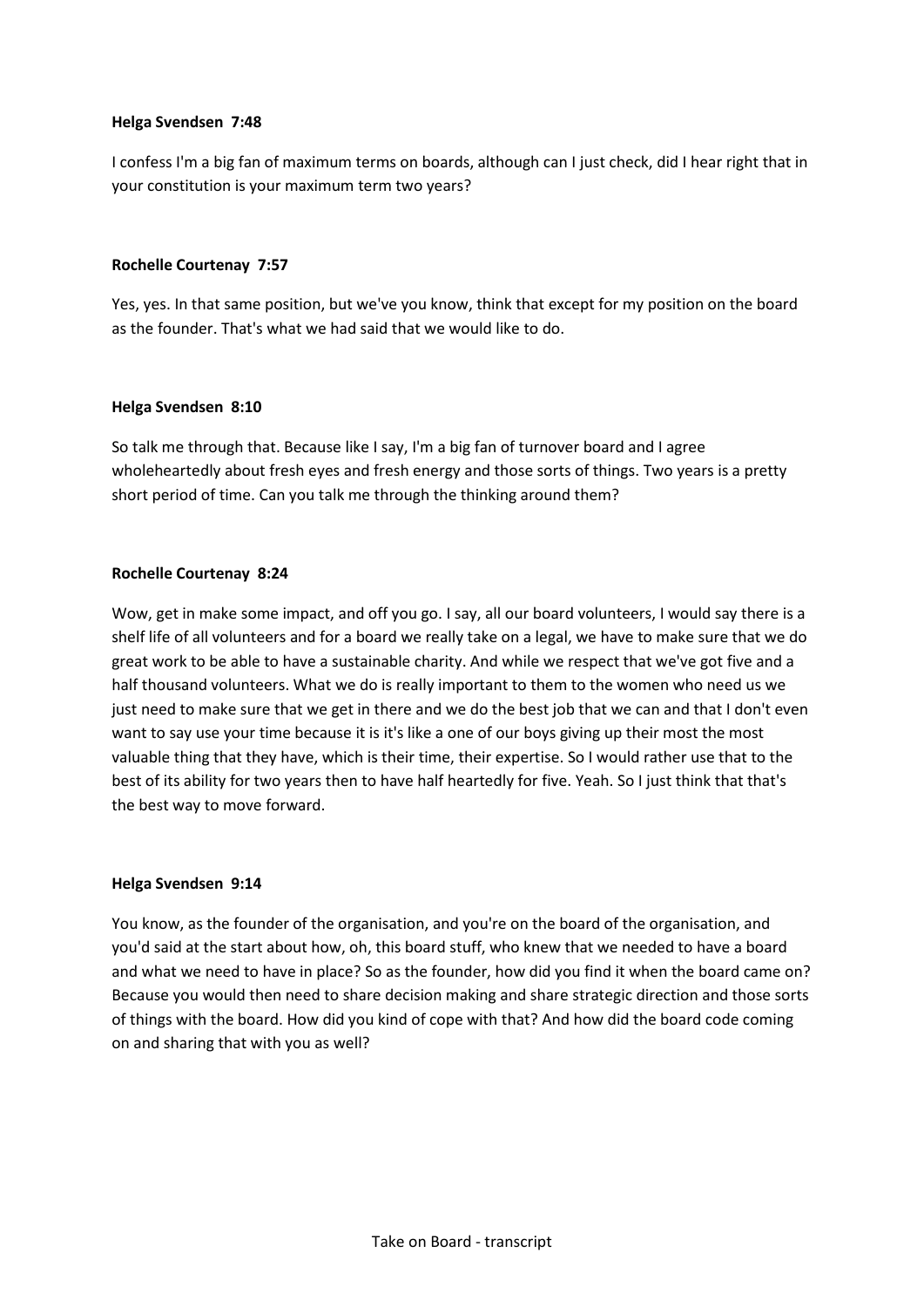# **Rochelle Courtenay 9:41**

Yeah, look, I am probably one of the people who will I will just suck every ounce of information from other people. I've that's who I've had to be I've never done logistics either. But I've learned how to do logistics of how to, you know, pick up a pallet of products from Virginia to get out to do it, I just had to learn how to do that. But I've had to surround myself with amazing people that can teach me what it is I need to know. But I also know how to bend my knees and push the ball through the hoop. But I don't need to shoot those hoops all the time, right? So I surround myself with amazing people who I trust can do what they have signed up and said that they would do and that's no different to start, right. So when a board member comes on board, there's real clarity. Now, there wasn't clarity at the beginning. So don't for a second think that I knew what I was doing at the beginning. And I don't believe that first board really knew what we were doing. We were just doing the best that we could do. And I say that there was never any mistakes by share the DVD, because we just did what we thought was right at the time would have been different. Absolutely. But it was never wrong. It just could have probably been done better.

# **Helga Svendsen 10:49**

And so in developing that clarity around, you know what it was bad hat how did how did you do that? How did you develop the clarity around roles and responsibilities and those sorts of things?

#### **Rochelle Courtenay 10:59**

Yeah. We had our last chair who was Susan pants was just a kick ass woman who literally, you know, spent her whole work life in leadership and coaching. And so she really led that charge of, you know, what is it that we want from our board and if you're not gonna, you know, able to do that, then possibly you're not meant to be on our board. So she made really clear what we needed people to sign up and to do, and just put some real processes in that place. And I think that's a little bit different to how I was just grateful anyone was able to help me. So I think you know, I learned so much from Susan and the team that we ended up getting surrounded by us but there was also that clarity starting to come in and we know that we have that now in this very new board that we now have with new people having come on board that we know exactly what we send them you know, there's a full process for exactly how a new board member comes on board and what their expectations are and hand on heart say that that was not made Who did that? That was our Last year, surrounding yourself with good people is what creates great results. Right?

#### **Helga Svendsen 12:05**

Yeah, absolutely. And as you say, being very clear about what those expectations are. So in those expectations, it sounds like you've got an induction process now in place, you know, that onboarding or bringing the board members on and getting clear around expectations? What does that look like?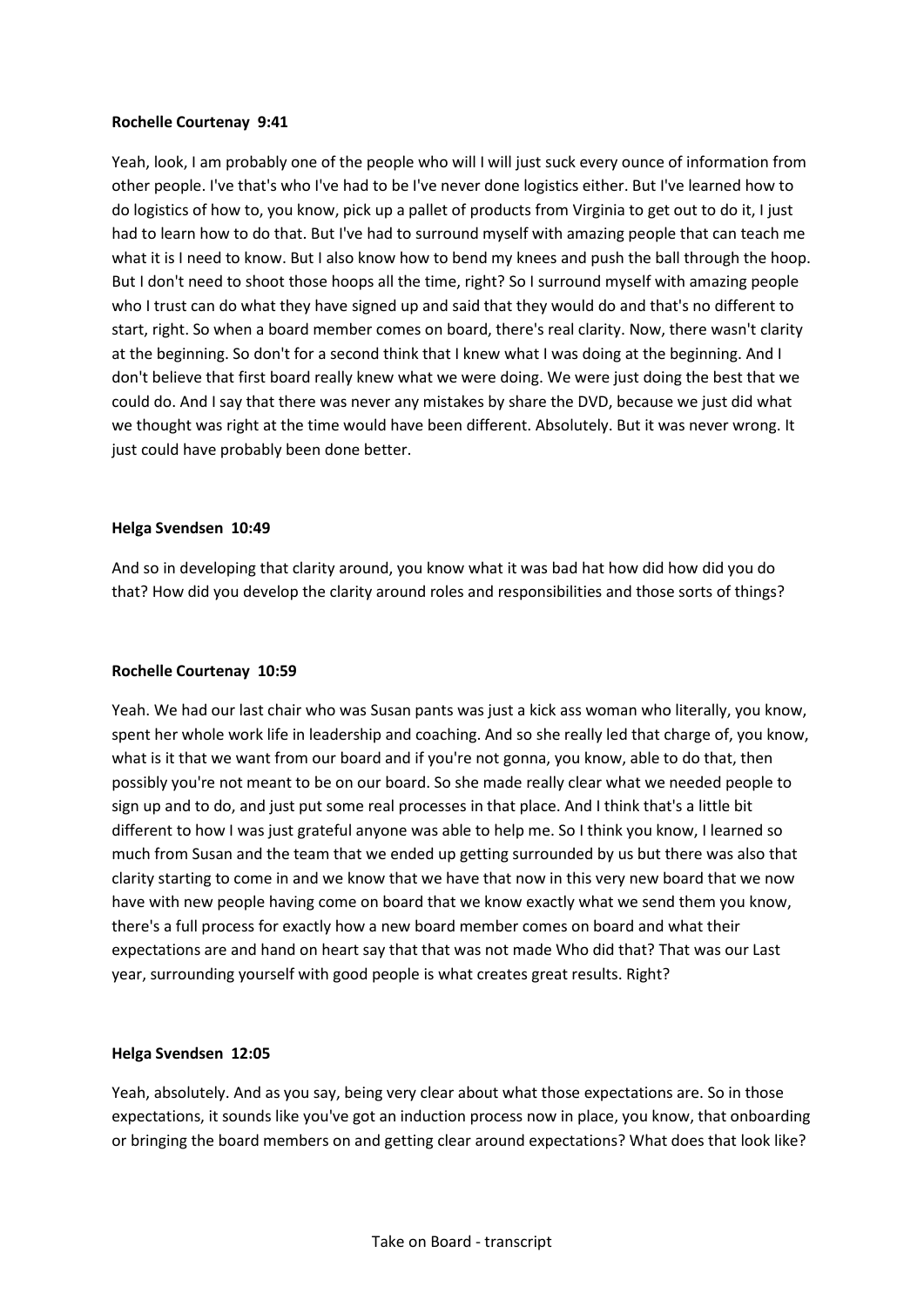What are the expectations for your board members look like? And how do they come on? How do you bring them onto a board?

# **Rochelle Courtenay 12:29**

First of all, our expectations for each board member is different because they all have different roles, right? So obviously, we have six board meetings a year. We have a strategic planning weekends, once a year. So they're the things that are that we ask for your time to be committed. But we also ask that you at least give us one hour every week to be making sure that you can check all emails and action anything if there's something that's urgent we need a 24 hour turnaround. So though, those reasons really clear things we did not have in the beginning. So sometimes we'd be waiting seven days for an answer, right. But also there's, you know, we have staff now, which enables us to have really well prepared board meeting packs and everything sent out 10 days in advance. We didn't have that at the beginning we were doing it winging it as we went, right? So it's very different now to what it was, we have a introduction if somebody is wanting to come onto our board, you can head to our website, it's it's gives you an application form where everything gets sent through then once every board meeting will sit through those and look at is that, you know, we'll we'll go back and respond and say there isn't something right now or there is something right now. And then it's a dating process, ultimately, because having the right people around you is all about culture. So whether that's staff or pay for your shares and heroes are our volunteers. It's all about culture. It's all about having people in believe and treat people and acting in a way that you're happy to be around that. And that doesn't mean that people who have a different way of thinking are not good people that you just, you know, everyone just needs to have their own team members. We're all going for the same goal in the same direction. Yeah, absolutely. Yeah, there's alignment really, isn't it? Yeah, it's key, right? You also need to like the people that you're around. Yes. Otherwise, you just can't hide that. If I wouldn't have a wine with you at the pub. I don't really want to play with you six times a year. Right? Do I need to be my best mate, but I think it's really important that you like the people that you surround yourself with.

# **Helga Svendsen 14:41**

So you talked about culture, then how does culture show up with your board and in the boardroom?

# **Rochelle Courtenay 14:49**

Well, you know, I always say that culture starts from the head down, right? So if the culture is not right up here, what is it going to do for our 5000 volunteers, so culture is The key to everything and it does it just takes one person to actually change the whole feeling of a room. Right? So I think that that culture is something that's so very, very important. And you know, we, you know, in reflection, we've had some people along the way where I've thought, huh, probably wouldn't do that again. But everyone comes along to teach you something in life. It's as simple as that.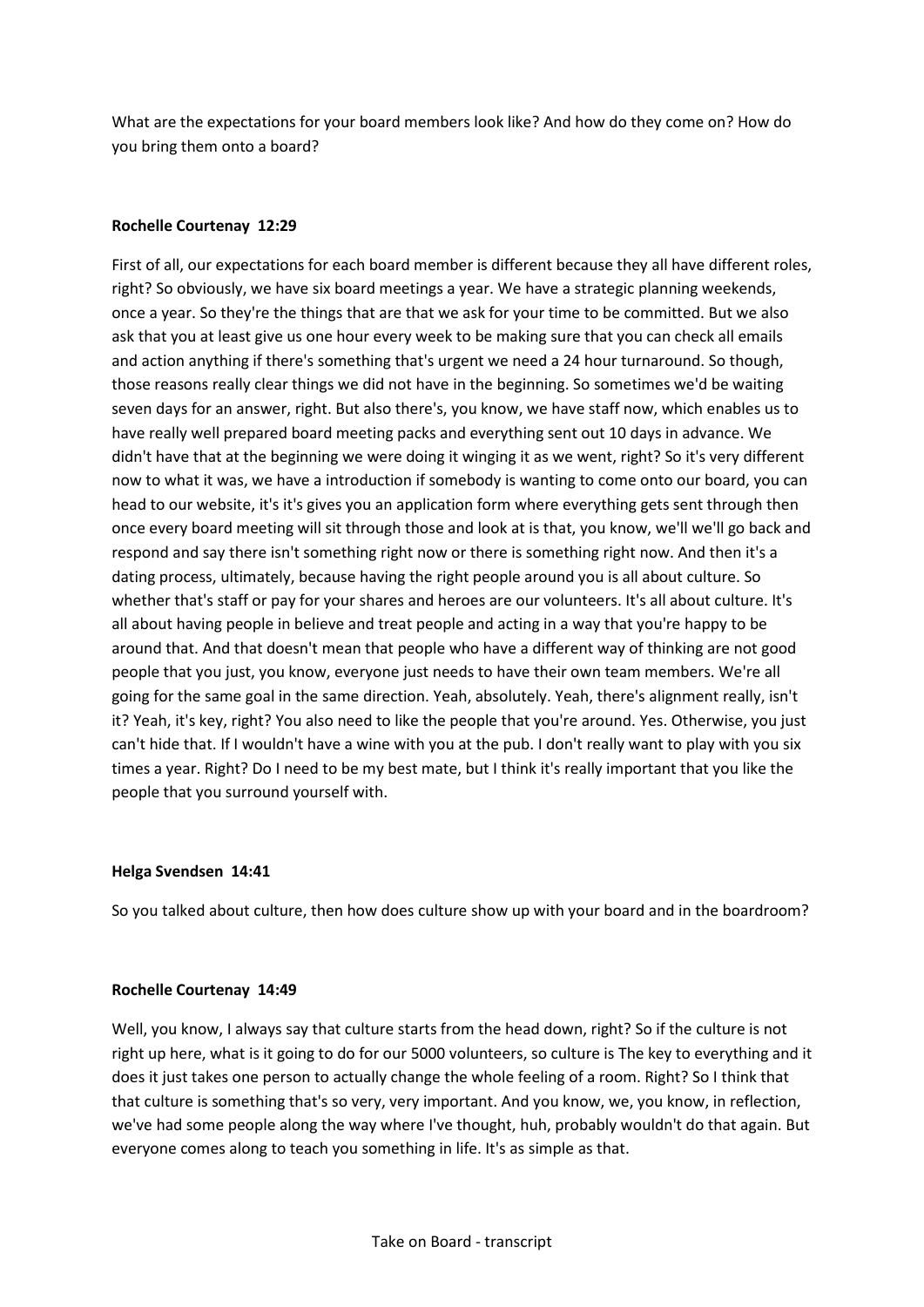## **Helga Svendsen 15:30**

Well, and I always think it's interesting, this this balance really between wanting to like the people that you're in the boardroom with and having the right culture, yet at the same time, ensuring that you've got that right mix of skills, the diversity of skills, you know, you've got the goalkeeper, and you've got the wing defense and you've got the center. They're different. And sometimes those different skills bump up against each other in a way that's a bit difficult as well. So with your board as you've brought people together, how have you balanced stand out, keeping that right culture, keeping people wanting to be together yet at the same time valuing diversity.

# **Rochelle Courtenay 16:07**

Well, I look at our chair now, Simon Tolhurst, who is a litigation lawyer, he couldn't be any more opposite me when it comes to how we talk, how we walk and do all of that sort of stuff. But if you sit down and you actually get to know, Simon, he has a heart bigger than flat, right? He just looks at things like a risk process, you know, he just has the same culture as me. treat people the way that you want to be treated yourself. And I think that's really, really important. You can gauge who people are, by the way that they will treat the cleanup or the wipe stuff, right. And that is really key to me because there is, especially in share the dignity and I look at it and I say our staff are not as important as our volunteers. Our board are not as important as our volunteers. We're all as important as each other. And there isn't one of us you should be getting a curtsy and another one you should be getting something done. You know what, I don't like that. So I think that for me is how I gauge people. And I think that's really important that skill set is certainly really important. But you could have the most amazing lawyer on your team. But if that grunting at a waiter was screaming at them, you don't want them. I don't want them on my team.

#### **Helga Svendsen 17:19**

You want that right mix of your skills, the hard skills, your finance people, your PR people, whatever it may be, but also you need that right? The right attributes, people that will treat people I mean, you're running an organisation called Share the Dignity. If you can't treat people with dignity, it's probably not going to be a strong fish.

# **Rochelle Courtenay 17:37**

But that's my thing, right? Is that the fit with me is that I don't judge anybody, by the way that they look or what they do. You know, behind all of us, there is a story, just be open enough to want to hear that and not judge somebody.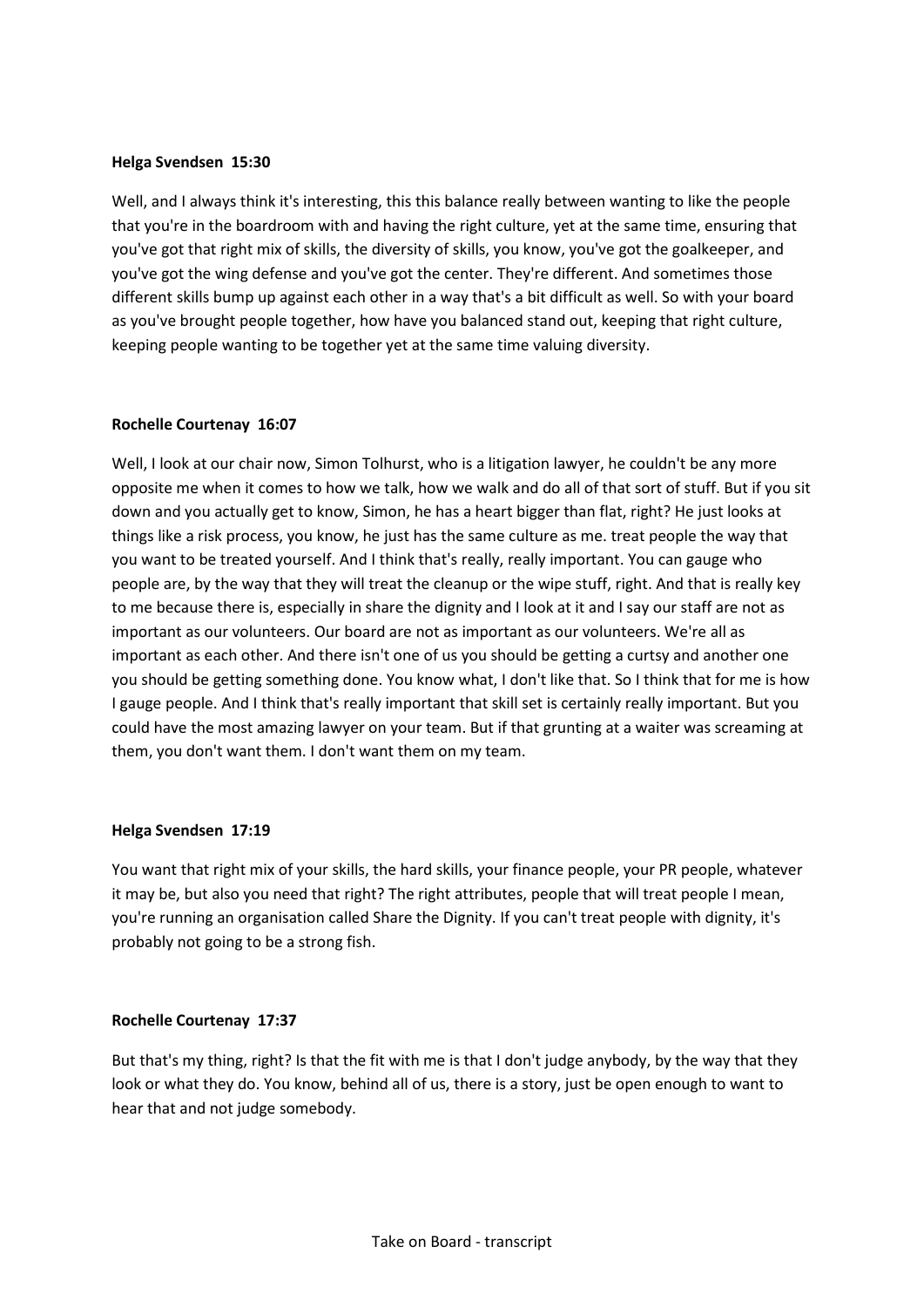# **Helga Svendsen 17:53**

You know, behind everybody. There's a story. Has there been any stories of your board members, whether it's it sounds like you're in your family phase of your board there was the startup phase and then this growth board. And now this third phase board, but I'm just wondering with your board all along, has there been any stories in there that have surprised you?

# **Rochelle Courtenay 18:10**

Ah, I am always surprised by how many have been touched by family violence, are they Why are you would never pick it. They don't speak openly about it. But when you sit down and you have a wine with them, and you're getting to date them, and you're getting to know them, you're you're here, how many of them have been touched by family and domestic violence? And that hits the core of why they volunteer that time? Hmm. That always shocks me.

# **Helga Svendsen 18:41**

You can't pick who that might be. And it is so pervasive in our community, the proportion of people that have been impacted by family violence, so it stands to reason there has to be a number of us around that

#### **Rochelle Courtenay 18:53**

Like they come to make a difference because of what happens As well, do you know what I mean? Like this is their way of making a difference in the world.

#### **Helga Svendsen 19:05**

And so with your board, your your group of people that are there to make the difference in the world, which is not just your board, it's your staff. It's you, it's your staff, it's your volunteers, as you say, as you so beautifully put it, nobody needs to curtsy to the other. I love that. You're in your third phase now as the organization and the board would need. What's the next phase?

#### **Rochelle Courtenay 19:26**

"Oh, please COVID let us get through it" is our phase right now. Right. So, you know, as a charity and as a board out our real pace right now is to how do we have sustainability? How do we make sure that this house that we built does not get blown over by any economic climate, massive change what happens to us because people will need us so much more, yet people will be less able to donate. How do we as a board now, make sure that you know as a charity where you know, we classified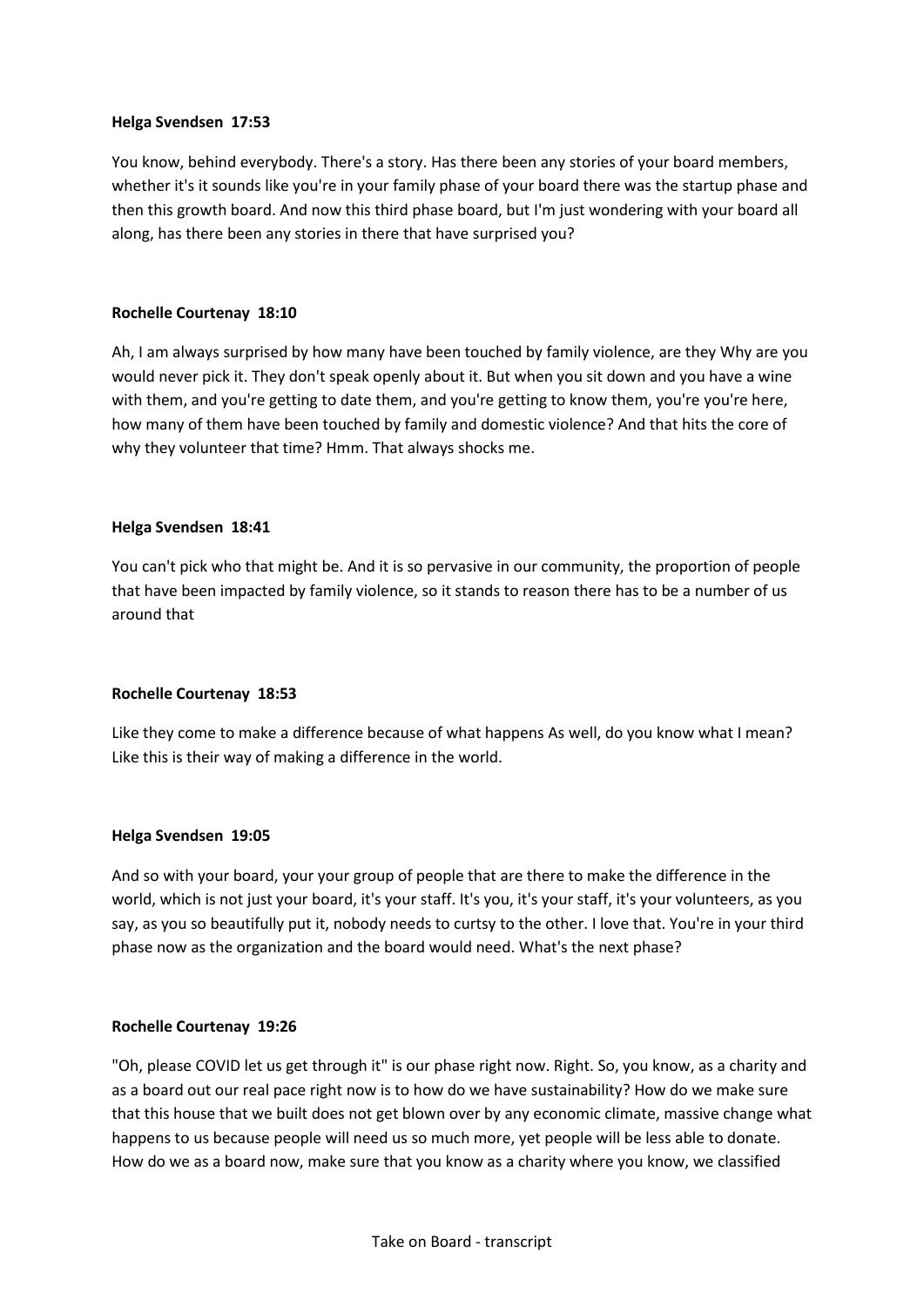now as a big charity, you know, when I look at our board, I look at our stand up board, then our baby board. So we were, you know, in kindy, we're now at school, how do we make sure that we get to high school? Right, that we just keep moving forward doing the work that we do? How do we do that? That's our board's role now. And how do we keep growing as a charity that has had exponential growth in the last five years? I've always said things are really easy. Well, we're the fresh, fresh thing off the block, right? Because we were we were sparkling and new and no one had heard a period poverty and no one ever thought, oh my god, what would it be like to to be without sanitary items, but that's not new anymore for people. So how do we now have a charity that has that sustainability and continue to grow with good governance with good practices, I would have liked to have seen shepherding it to go worldwide. But right now that's on hold. Right now in COVID translate, we're just bringing it all back and just going straight to Back to sustainability in Australia, how do we make sure that we can just keep going doing and having the impact of the work that we have? Because I would hate to be the charity that is not around when we will be so much more than needed? Mm hmm.

# **Helga Svendsen 21:14**

Absolutely. So, Rochelle, we have had such a marvellous conversation about those different phases of the organization and how governance has transitioned through them. What are the main points you want people to take away from the conversation that we've had today?

# **Rochelle Courtenay 21:31**

Ah, surround yourself with amazing people, because that's when incredible things can happen, right? Trust that, that if you do that, then you you know, you all have a role to play on a board on a netbook or whatever it is. It's everybody has that role to play and you have to trust in them to be able to do that as well.

# **Helga Svendsen 21:49**

And is there a resource that you would like to share with the take on board community?

#### **Rochelle Courtenay 21:54**

I have to share everybody must read me first from Kate Christie. So "The guilt free guide to prioritizing you" it is the most fabulous book and all of our staff. We have been doing time management training for about I did it for a good six week course with Take. And it was just life changing. So I just think that prioritizing and respecting your time is so very important because it's the only thing that we cannot buy or get more back or right.